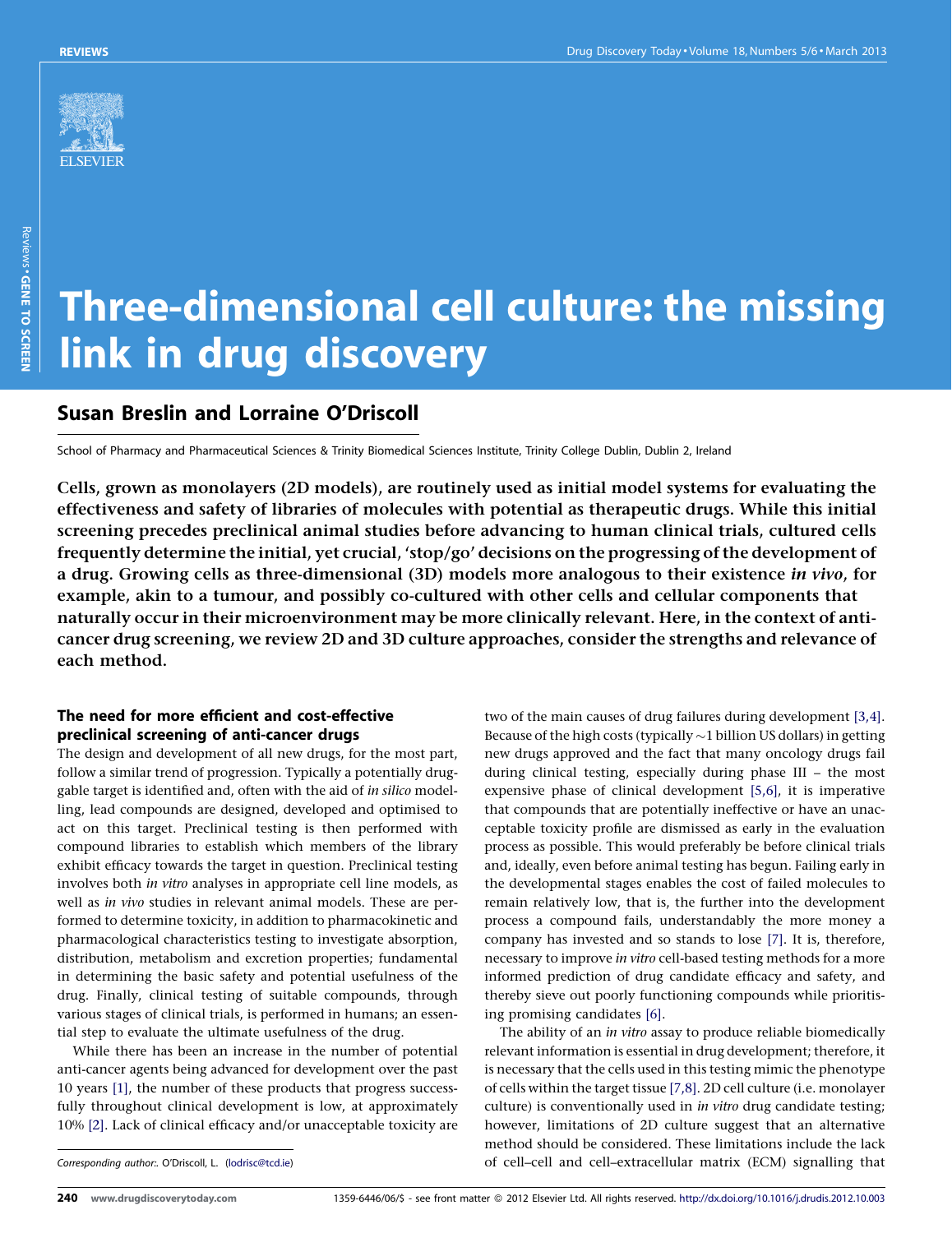<span id="page-1-0"></span>occurs in the 3D (three-dimensional, multi-cellular spheroids) in vivo environment where such signals are essential to cell differentiation, proliferation and a range of cellular functions [\[9,10\].](#page-8-0) For example, integrins, which are cell surface receptors, anchor cells to the ECM and are also involved in the cells' interpretation of biochemical cues from their local environment [\[11,12\].](#page-8-0) It is probable, therefore, that 3D cellular assays would be more analogous to – and so predictive of – in vivo events compared to more simplified 2D cultures in which essential signalling pathways may have been lost or, at least, compromised [\[13\].](#page-8-0) The use of 3D in vitro systems in drug research and development has, therefore, been suggested as a potential link to bridge the gap between monolayer cultures and animal model studies [\[6,14\].](#page-8-0)

This article reviews both 2D and 3D cell culture. The 3D procedures discussed include methods that modify cell culture surfaces and thereby promote 3D culture formation by preventing cells from attaching to their surface; the hanging drop method which supports cellular growth in suspension; rotary systems that encourage cells to adhere to each other to form 3D spheroids; 3D scaffolds and matrices, which provide extracellular support and allow 3D cell growth; and microfluidic systems that support 3D cell culture. While the same methods are relevant regardless of the drug types being assessed, a comprehensive review of all applications of 2D and 3D cultures is not possible; so in the context of our own research here we focus on model systems for screening anticancer drugs; particularly in the context of breast cancer. Throughout this review we highlight the differences between each culture method. We propose the necessity to incorporate 3D cell methods into drug development for human therapy, based on their ability to mimic tissue-like structures more effectively than 2D cell culture. Advantages and disadvantages of various methods for 3D culture are subsequently summarised in Table 1.

Reviews -

Reviews . GENE TO SCREEN GENE TO SCREEN

## A brief history of cell culture in 2D

The process of cell culturing was developed, in 1907, by Harrison while investigating the origin of nerve fibres [\[15\]](#page-8-0). Specifically, explanted pre-differentiated neural tissue from frog embryos was placed in a drop of lymph hanging from a sterile cover-slip, kept sealed and in a moist chamber. This method allowed tissue growth and differentiation to be continually observed [\[16\]](#page-8-0); demonstrating a means by which cells of interest could be maintained outside the body of origin and observed over time.

Substantial improvements have been made on the 2D cell culture technique initially developed by Harrison. Containers used for culturing have been developed which enable cells to be fed with ease and that allow more space for cell growth. Additionally, the traditional use of blood plasma as the only source of nutrition for the growing cells changed to the use of synthetic medium. There are many advantages including the fact that batches of synthetic medium can be made reproducibly; do not contain antigens which can cause allergic reactions; and are relatively cheap to produce. Antibiotics and anti-fungal agents have been developed that are suitable for cell cultures and thus help to prevent bacteria and fungi from infecting cultures. While these additives are not a substitute for good cell culture practice, they can be useful for maintenance of infection-free cells, if contamination is envisaged to be a problem.

Cells are typically grown as a monolayer on a flat surface, most commonly in culture flasks or sometimes in Petri-dishes with medium as a source of nutrition and at body temperature  $(37^{\circ}C)$ . Medium is often supplemented with bovine serum and L-glutamine to aid cell growth. When reaching confluency, cells are sub-cultured so as to avoid complications from senescence or nutrient-exhaustion from medium. To sub-culture, cells are cleaved from the bottom of their culture dish (with trypsin and/or EDTA) and a quantity

 $T = T$ 

| Proposed advantages and disadvantages of different 3D cell culture methods |                                                                                                                                                                                    |                                                                                                                                                                                                                                                                                                                                                            |  |  |
|----------------------------------------------------------------------------|------------------------------------------------------------------------------------------------------------------------------------------------------------------------------------|------------------------------------------------------------------------------------------------------------------------------------------------------------------------------------------------------------------------------------------------------------------------------------------------------------------------------------------------------------|--|--|
| <b>Method type</b>                                                         | <b>Advantages</b>                                                                                                                                                                  | <b>Disadvantages</b>                                                                                                                                                                                                                                                                                                                                       |  |  |
| <b>Forced-floating</b>                                                     | • Relatively simple<br>• Inexpensive<br>• Suitable for high-throughput testing<br>• Spheroids produced are easily accessible                                                       | • Variability in cell size and shape if not as fixed<br>cell no./well<br>• DIY plate-coating is relatively labour intensive                                                                                                                                                                                                                                |  |  |
| Hanging drop                                                               | • Inexpensive if using standard 96-well plate<br>• Homogenous spheroids suitable for<br>high-throughput testing<br>• Spheroids produced are easily accessible                      | • More expensive if using specialised plates<br>• Labour intensive if preparing plates in-house<br>• Small culture volume makes medium exchange,<br>without disturbing cells, difficult (proposed easier<br>handling with commercially available formats)                                                                                                  |  |  |
| <b>Agitation-based</b><br>approaches                                       | • Simple to culture cells<br>• Large-scale production relatively easily achievable<br>• Motion of culture assists nutrient transport<br>• Spheroids produced are easily accessible | • Specialised equipment required<br>. No control over cell no./size of spheroid (can be<br>overcome by additional culture step; see 'Forced-floating methods')<br>• Time consuming for HTS due to extra step<br>required for homogenous spheroids<br>• Cells possibly exposed to shear force in spinner<br>flasks (may be problematic for sensitive cells) |  |  |
| <b>Matrices and</b><br>scaffolds                                           | • Provide 3D support that mimics in vivo<br>• Some incorporate growth factors                                                                                                      | • Can be expensive for large-scale production<br>• Can have difficulty in retrieving cells following<br>3D culture formation                                                                                                                                                                                                                               |  |  |
| Microfluidic cell<br>culture platforms                                     | • Described as suitable for high-throughput testing                                                                                                                                | • Specialised equipment required adding expense<br>• Further analysis of 3D cultures produced may<br>be difficult                                                                                                                                                                                                                                          |  |  |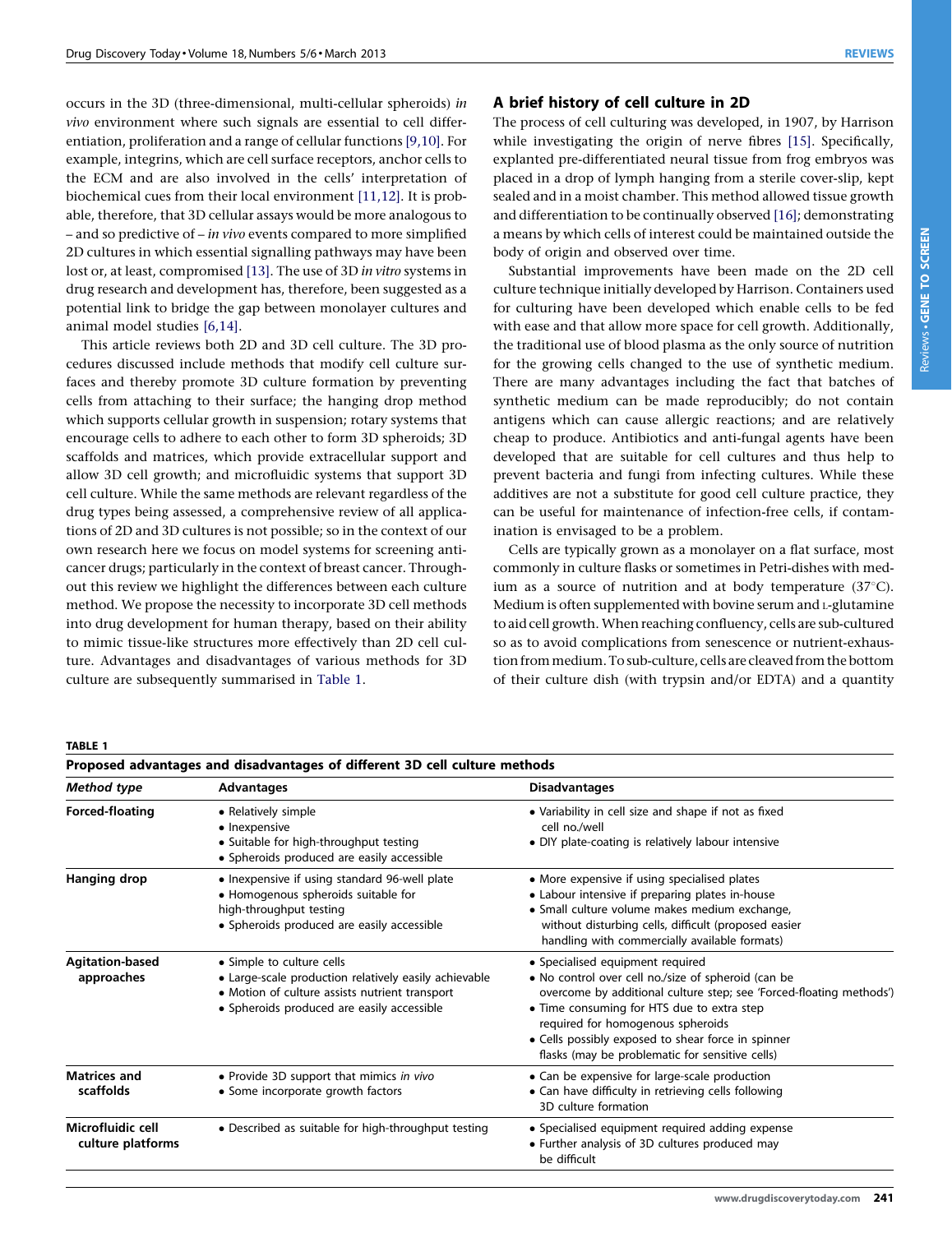of the cells is re-seeded into a flask for continued growth of the cell line.

While continued development of this technique over the past century has been of fundamental importance, developments in the form of 3D cultures have highlighted some of the shortcomings of 2D monolayers. The correlation of results from 2D cultures to real-life in vivo scenarios has been questioned. Differences in cell morphology, polarity, receptor expression, oncogene expression, interaction with the ECM (including the basement membrane) and overall cellular architecture have been noted between cells grown as 2D monolayers and what is observed in vivo. As a result, more attention is shifting to 3D culture methods as it has been suggested and, indeed, verified in many reports, that cells grown in 3D are more representative of what occurs naturally in vivo. The differences between cells grown in 2D and 3D will be discussed in detail below (see 'Supporting evidence for the importance of including 3D cultures').

## 3D cell culture: adding a new dimension to drug discovery

To improve drug development using 3D culture, the functional unit of tissues must be considered rather than single cells. Mammary tissue comprises epithelial cells that have a distinguished cellular architecture. These cells have specialised cell–cell contacts, a polarised morphology and are attached to an underlying basement membrane. The maintenance of these features is essential for normal function of the tissue, including proliferation, differentiation, survival and secretion [\[17,18\]](#page-8-0). The functional unit in breast tissue, as described by Bissell et al. [\[9\],](#page-8-0) includes the cells plus their ECM. Therefore, the use of 3D cell culture, which allows the growth of multi-cellular 3D cultures that retain essential features of typical breast tissue and can (depending on the method) incorporate elements of ECM, may be invaluable to the drug development process. While the perfect method for 3D cell structures may not yet have been determined, methods have been developed based on our knowledge of cellular/tissue architecture, in efforts to produce the most in vivo-like structures possible. The more commonly used 3D culture methods are detailed below, while some newer methods are also discussed [\(Fig.](#page-3-0) 1 and [Table](#page-1-0) 1).

#### Forced-floating methods

A relatively simple method for generating 3D spheroids is to prevent their attachment to the vessel surface by modifying the surface, resulting in forced-floating of cells ([Fig.](#page-3-0) 1a). This promotes cell–cell contacts which, in turn, promotes multi-cellular sphere formation [\[19\].](#page-8-0) Using this approach, Ivascu and Kubbies [\[20\]](#page-8-0) developed a method for producing 3D spheroids from cancerous and non-cancerous cells which enables the rapid production of spheroids in round or conical bottomed 96-well plates. In brief, plates were coated with 0.5% poly-2-hydroxyethyl methacrylate (poly-HEMA) and dried for three days before the addition of cells. The poly-HEMA prevents cells from attaching to the surface of the wells. In their studies, a cell suspension was seeded and plates were subsequently centrifuged to encourage cells to co-localise and thus adhere to each other. A panel of eight breast cancer cell lines (MCF7, T-47D, MDA-MB-435, MCF7-ADR, MDA-MB-231, MDA-MB-468, SKBR3, MDA-MB-361) were tested. While some cell lines (MCF7, T47D, MDA-MB-435, MCF7-ADR) formed spheroids with

this method, others (MDA-MB-231, MDA-MB-468, SKBR3, MDA-MB-361) produced cell aggregates only, that is, where cells accumulated loosely together, but did not form tightly packed spheroids. The addition of 2.5% liquid reconstituted basement membrane (rBM) to suspensions of cell lines that produced aggregates circumvented this problem. This addition enabled all cell lines tested to generate compact 3D spheroids within 24 hours of centrifugation.

The forced-floating method of spheroid generation has many benefits. It is simple and generally reproducible, as equal numbers of cells can be seeded in each well for generation of consistent spheroids. Accordingly, the sizes of spheroids are adjustable, that is, for larger spheroids simply seed larger quantities of cells. The spheroids generated are easily accessible for experimentation on single spheroids where relevant, making this method compatible with high-throughput drug testing [\[20\].](#page-8-0) As these 3D spheroids are typically generated in a 96-well plate, large numbers of morphologically homogenous spheroids are easily produced. This is ideal for high-throughput investigations into the efficacy versus toxicity of drugs, gene expression in spheroids, and numerous other cellular and biochemical assays.

On the basis of the same principle of simply preventing cell attachment to the culture vessel, 3D cultures can be formed by using 1.5% agarose in culture medium to form a thin coating over culture dish surface. The agar prevents cell adhesion to the surface, thus resulting in the establishment of 3D spheroids [\[21,22\]](#page-8-0). The forced-floating method using agar is simple and inexpensive, and is proposed to allow for long-term culture of cells (more than 20 days) [\[21\]](#page-8-0). In fact, this method shares may of the advantages and limitations of the p-HEMA method [\[22\]](#page-8-0).

A drawback with the forced-floating method, using either agar or poly-HEMA, is the time and work necessary to coat the plates before cell seeding. This adds an extra step to each assay performed, that is, whether using agar-coated plates which requires autoclaving of agar before its application [\[21\]](#page-8-0) or poly-HEMA which takes a few hours to dissolve in 95% ethanol (granted, this latter step need not be performed each time as p-HEMA can be prepared, aliquoted and stored). Precoated low cell adhesion plates are commercially available and so remove the need for including a plate-coating step; however, it must be considered that the purchase of precoated plates increases overall costs compared with inhouse precoating. Examples of commercially available precoated plates include the PrimeSurface low adhesion culture plate from Sumitomo Bakelite [\[23\]](#page-8-0) and Lipidure-coated plates ([Table](#page-4-0) 2) [\[24\]](#page-8-0).

#### Hanging drop method

The hanging drop method ([Fig.](#page-3-0) 1b) of 3D spheroid production is an adaption of the method used by Harrison. This method, adapted by Kelm et al. [\[25\],](#page-8-0) uses a small aliquot (typically 20  $\mu$ l) of a single cell suspension which is pipetted into the wells of a 60 well MicroWell MiniTray (Nunc). Similarly to forced-floating, the cell density of the seeding suspension (e.g. 50, 100, 500 cells/well, among others) can be altered as relevant, depending on the required size of spheroids. Following cell seeding, the tray is subsequently inverted and aliquots of cell suspension turn into hanging drops that are kept in place due to surface tension. Cells accumulate at the tip of the drop, at the liquid–air interface, and are allowed to proliferate. Moisture levels are maintained using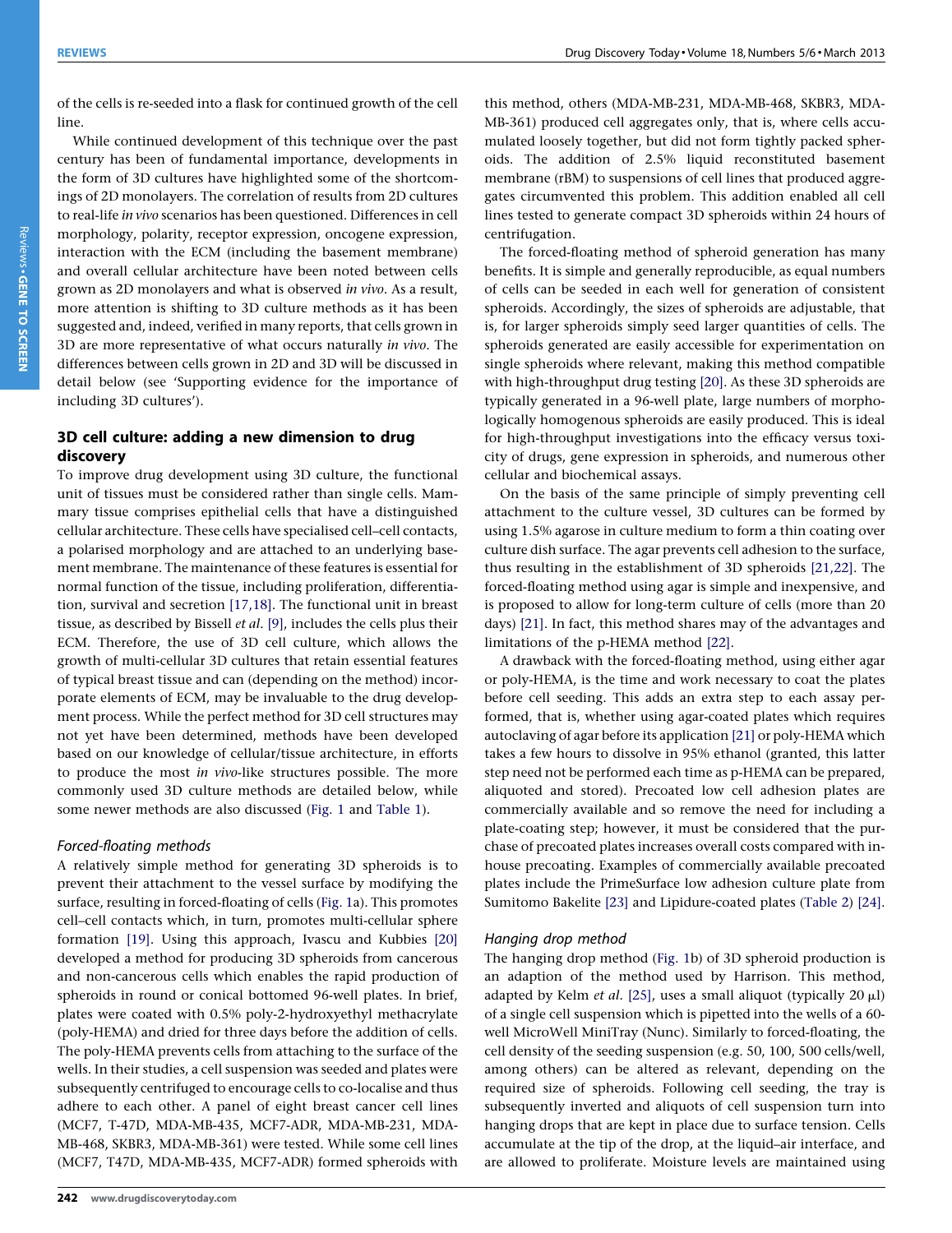Reviews -

Reviews . GENE TO SCREEN GENE TO SCREEN

<span id="page-3-0"></span>

#### FIGURE 1

Methods available for 3D multi-cellular spheroid formation. These methods include forced-floating of cells; hanging drop methods; agitation-based approaches; the use of matrices or scaffolds; and microfluidic systems.

bioassay dishes which act as moisture chambers and cells are incubated as per standard cell culture procedures.

The hanging drop method is relatively simple and has been reported to have a reproducibility of almost 100% for producing one 3D spheroid per drop, for numerous cell lines [\[25\].](#page-8-0) Spheroids produced are tightly packed spheroids, rather than loose cell aggregates, and they show low variability in sizes. Using HepG2 liver cancer cells and MCF-7 breast cancer cells as examples, Kelm et al. [\[25\]](#page-8-0) reported that 3D spheroids produced were patho/physiologically relevant, as the resulting 3D structures are highly organised, produce their own ECM, and were thus described as 'tissue-like'. As this method is also based on cells natural tendency to adhere to each other as opposed to relying on matrices or scaffolds, this removes concerns regarding the effects that these products may have on the 3D structures formed. A potential

drawback of the hanging drop, however, is the limitation of the volume of the liquid drop containing cells. This method can typically accommodate a volume of up to 50  $\mu$ l maximum (including the drug test medium), as the surface tension that keeps liquids attached to the culture surface does not support larger volumes [\[26\].](#page-8-0) Another limitation of the hanging drop method performed in this way is the difficulty in changing culture medium, due to difficulty in aspirating spent medium without disturbing the spheroid.

3D Biomatrix [\(http://3dbiomatrix.com/](http://3dbiomatrix.com/)) have developed a 384 well hanging drop plate that is claimed to support 3D cell culture on a larger scale [\[27\].](#page-8-0) This platform allows for large numbers of 3D spheroids to be produced using one plate. The system incorporates a bottom tray that includes a liquid reservoir to prevent evaporation/drying-out, a hanging drop plate that sits into the tray and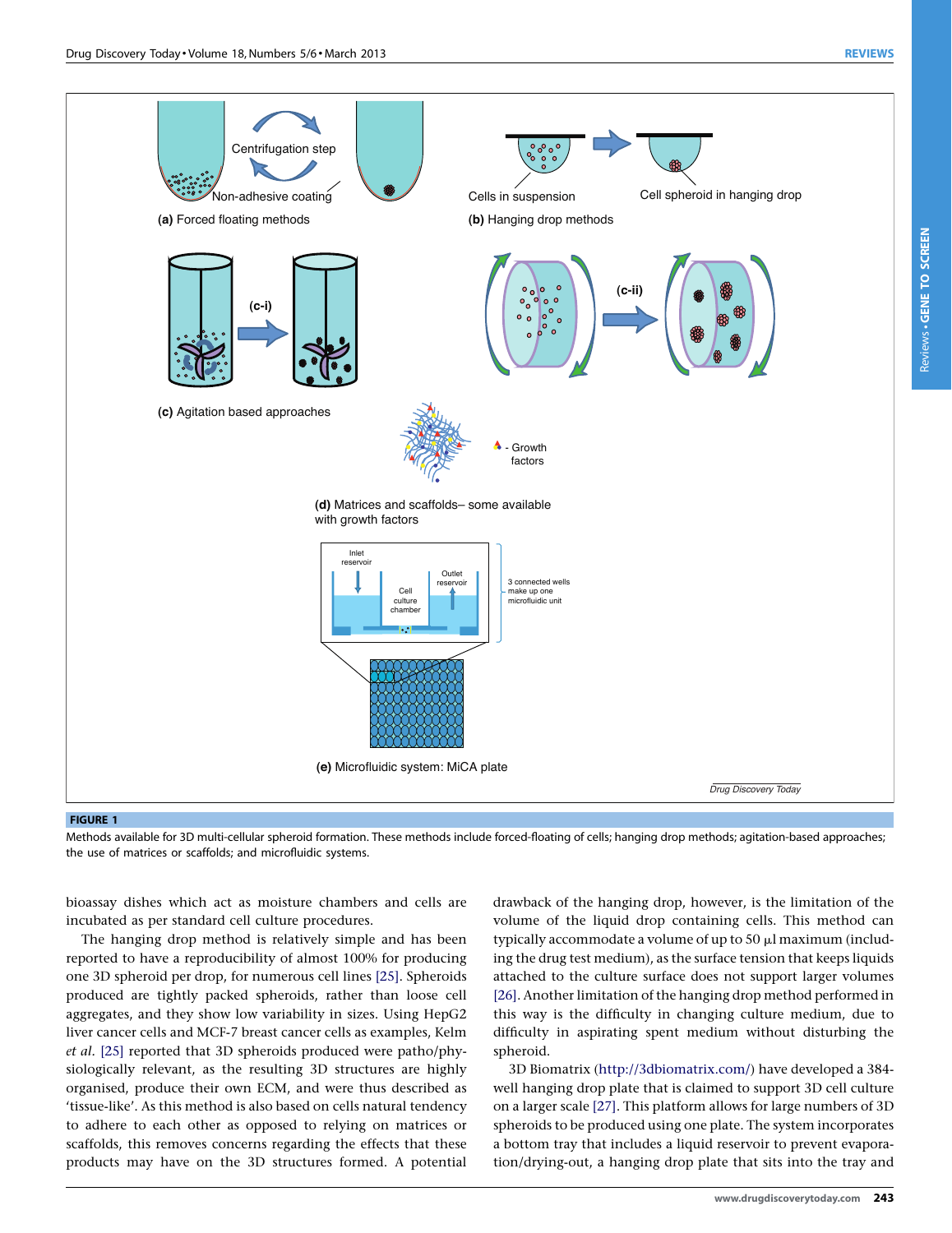### <span id="page-4-0"></span>TABLE 2 3D culture product information

| ij                          |
|-----------------------------|
|                             |
|                             |
|                             |
|                             |
|                             |
| í                           |
|                             |
|                             |
|                             |
|                             |
|                             |
|                             |
|                             |
| ֠                           |
|                             |
|                             |
|                             |
|                             |
|                             |
|                             |
|                             |
|                             |
| ŗ                           |
|                             |
| ı<br><b>Service Service</b> |
|                             |
|                             |
| j                           |
|                             |
|                             |
| I                           |
|                             |
|                             |
|                             |
|                             |
|                             |
| í                           |
|                             |
|                             |
|                             |
|                             |
|                             |
|                             |
|                             |
|                             |
|                             |
|                             |
|                             |
|                             |

| <b>Method type</b>                  | Product                                                                                                                                                                                                     | <b>Example relevant companies</b>                                                                                                                                                                                                                                               |
|-------------------------------------|-------------------------------------------------------------------------------------------------------------------------------------------------------------------------------------------------------------|---------------------------------------------------------------------------------------------------------------------------------------------------------------------------------------------------------------------------------------------------------------------------------|
| Forced-floating                     | PrimeSurface low adhesion culture plate<br>Lipidure-coated plates<br>Happy Cell Media                                                                                                                       | Sumitomo Bakelite - http://www.sumibe.co.jp/english<br>NOF Corporation - http://www.nofeurope.com<br>Happy Cell - http://www.happy-cell.com                                                                                                                                     |
| Hanging drop                        | Perfecta3D Hanging Drop Plates                                                                                                                                                                              | 3D Biomatrix - http://3dbiomatrix.com                                                                                                                                                                                                                                           |
|                                     | GravityPLUS platform                                                                                                                                                                                        | InSphero - http://www.insphero.com                                                                                                                                                                                                                                              |
| Agitation-based approaches          | Spinner Flasks<br>Spinner Flasks<br>Rotary Cell Culture Systems                                                                                                                                             | Wheaton - http://www.wheatonsci.com<br>Corning - http://www.corning.com<br>Synthecon - http://www.synthecon.com                                                                                                                                                                 |
| <b>Matrices</b>                     | Matrigel<br>PathClear Grade Basement Membrane<br>ECM gel<br><b>ECL Cell Attachment Matrix</b><br>Geltrex                                                                                                    | BD Biosciences - http://www.bdbiosciences.com<br>Amsbio - http://www.amsbio.com<br>Sigma-Aldrich - http://www.sigmaaldrich.com<br>Millipore - http://www.millipore.com<br>Invitrogen - http://www.invitrogen.com                                                                |
| <b>Scaffolds</b>                    | Perfecta 3D Cell Culture Scaffolds<br>3D Biotek 3D Insert Scaffolds<br>Cytodex 3 microcarrier beads<br>ProNectin F coated microcarrier beads<br>Global Eukaryotic Microcarriers<br><b>Alvetex Scaffolds</b> | 3D Biomatrix - http://3dbiomatrix.com<br>Sigma-Aldrich - http://www.sigmaaldrich.com<br>GE Heathcare -http://www.gehealthcare.com/eueu/<br>Solohill - http://www.solohill.com/<br>Global cell solutions - http://www.globalcellsolutions.com/<br>Amsbio - http://www.amsbio.com |
| Microfluidic cell culture platforms | Microchannel 5250 Assay Plate<br>MiCA plate                                                                                                                                                                 | BellBrook Labs - http://www.bellbrooklabs.com<br>CellASIC - www.cellasic.com/3D                                                                                                                                                                                                 |

has access holes for cell suspension samples to be placed to form hanging drops, and a lid. While the issue of small sample volumes cannot be overcome by this new platform (volumes of  $\sim$ 10–20  $\mu$ l are recommended), due to its design this format removes the difficulty experienced in traditional cell culture methods with regards to changing growth medium. Specifically, the plate is designed such that the top of the hanging drop is accessible and enables 5  $\mu$ l of medium to be removed and 7  $\mu$ l to be replaced at a time (compensating for medium evaporation) [\[27\].](#page-8-0) This hanging drop plate makes cell spheroid production and handling easier (than, e.g. using an inverted 60-well tray) and enables 3D cultures produced to be tested in a high-throughput manner.

InSphero (<http://www.insphero.com/>) has also developed a hanging drop plate for 3D cell culture. This is of similar design to the plate from 3D Biomatrix in that seeding and medium exchange can occur at an opening at the top of the drop. The InSphero plate system also includes a 'trap plate' which apparently allows for easy harvesting of cultures formed. The trap plate is placed under the cell culture plate, surplus medium is added to the hanging drops so that the drops get too heavy to remain attached to the culture surface and so drop into their respective wells of the trap plate. The trap plate has a non-adhesive coating to ensure cultures remain in suspension to allow further culture or assays to be performed.

#### Agitation-based approaches

Agitation-based approaches for the production of 3D spheroids can be loosely placed into two categorise as (i) spinner flask bioreactors [\[19,28\]](#page-8-0) and (ii) rotational culture systems [\[29\].](#page-8-0) The general principle behind these methods is that a cell suspension is placed into a container and the suspension is kept in motion, that is, either it is gently stirred or the container is rotated. The continuous motion of the suspended cells means that cells do

not adhere to the container walls, but instead form cell–cell interactions.

Spinner flask bioreactors. Spinner flask bioreactors (typically known as 'spinners') ([Fig.](#page-3-0) 1c-i) include a container to hold the cell suspension and a stirring element to ensure that the cell suspension is continuously mixed [\[28\]](#page-8-0). Spinners offer a simple method of 3D cell spheroid generation and, depending on the size of the bioreactor, can enable large yields of spheroids to be produced [\[19\].](#page-8-0) The design of the spinner/bioreactor facilitates a certain amount of control over culturing; for example, medium can frequently be changed to allow for long-term culture of 3D spheroids. Additionally, the motion of culture fluids that are fundamental to this method is thought to assist the transport of nutrients to, and waste products from, the spheroids [\[28\]](#page-8-0). A drawback of using a spinner flask is that the sheer force experienced by cells, due the motion of the stirring bar through the cell suspension, can adversely affect the cellular physiology [\[19\]](#page-8-0). Also, the medium requirements of spinner flasks are, understandably, much larger than those of stationary cultures such as plate-based approaches, that is, typically approximately 100–300 mL in spinner flasks (depending on the flask size) compared with approximately 15–20 mL for stationary approaches [\[30\].](#page-8-0) Furthermore, batches of 3D spheroids formed in spinner flasks are typically of a broad range of sizes and so would require subsequent manual selection to obtain a group of similarly sized 3D spheroids for analysis, if spheroids of the same/similar size are required for drug screening assays [\[19\].](#page-8-0) To overcome the issue of generating spheroids of non-uniform size, spheroids may initially be formed in agarose-coated wells of a 96-well plate as in 'Forced-floating methods' and subsequently transferred to spinner flasks for culturing [\[31\]](#page-8-0). This combined method of forced-floating followed by spinner flask allows 3D spheroids of equal size/cell number to be grown in an environment where nutrients and oxygen can be controlled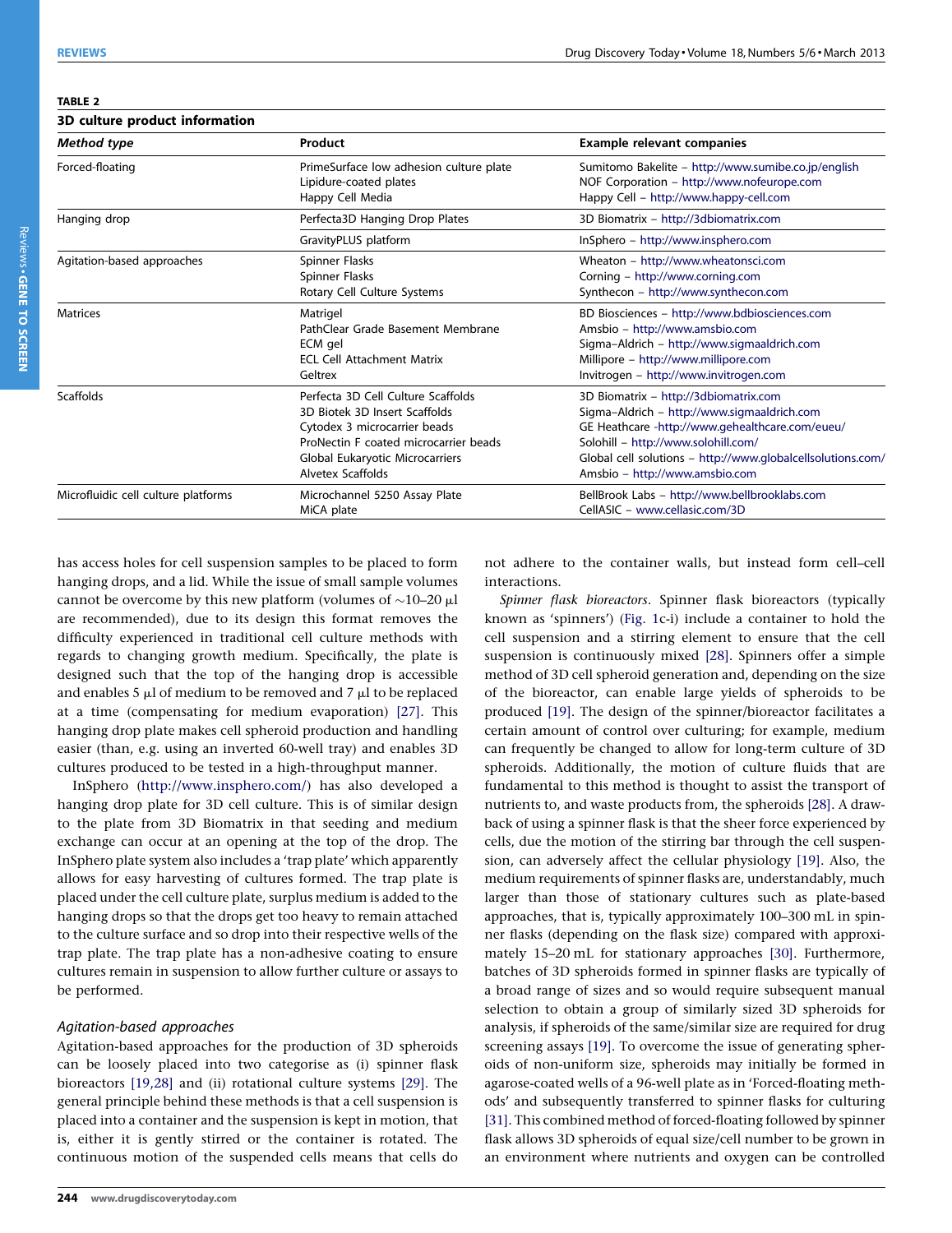relatively easily and prolonged culture times are possible [\[30\]](#page-8-0). For drug screening purposes 3D spheroids would, of course, have to be re-plated into suitable dishes (e.g. 96- or 384-well plates), overall resulting in a number of necessary consecutive steps before drug screening (i.e. 96-well plates for forced-floating to form uniform spheroids; then spinner flasks; then 96- or 384-well plates for drug screening), which adds to the labour involved. Commercially available spinner flasks include Wheaton Spinner Flasks and spinner flasks from Corning [\(Table](#page-4-0) 2).

Rotating cell culture bioreactors. Rotating cell culture bioreactors ([Fig.](#page-3-0) 1c-ii) function by similar means as the spinner flask bioreactor but, instead of using a stirring bar/rod to keep cell suspensions moving, the culture container itself is rotated. The rotating wall vessel (RWV), developed by NASA in 1992, was designed to mimic microgravity and exert a low sheer force on cells in culture. It comprises a culture chamber(s) which screws onto a rotator that slowly rotates the chamber(s) about a horizontal axis. The constant motion prevents cells from adhering to the chamber walls and the speed of rotation can be adjusted to achieve optimal culture. For example, at the beginning of a culture when cells are still in single cell suspension, the culture chamber may be rotated at 15 rpm; however, once cells begin adhering to each other and forming larger 3D structures, the speed of rotations may be increased so as to keep heavier spheroids in suspension. As the culture chamber rotates, so does its contents; which results in low sheer force experienced by the contents of the chamber [\[29\].](#page-8-0) This low sheer force is one of the main advantages of using the NASA Rotary Cell Culture System. Other advantages and limitations of this bioreactor are similar to those of the spinner flask; it follows a relatively simple method, enables large-scale production of 3D cultures, and allows for long-term culture of 3D spheroids. Ease in changing culture medium is also claimed for this method [\[32\]](#page-8-0). The limitations of using the NASA bioreactor are that it requires specialised equipment and – unless a pre-96-well plate culture step is included, as described for spinner flasks – there is no way of controlling the number of cells contained within the spheroids produced, which may necessitate manual selection of approximately homogeneously sized spheroids [\[19\].](#page-8-0) Commercially available forms of this are available by Synthecon [\(http://](http://www.synthecon.com/) [www.synthecon.com/](http://www.synthecon.com/)) and retail as Rotary Cell Culture Systems ([Table](#page-4-0) 2).

#### **Matrices**

As mentioned above, the make-up of mammary glands is complex and includes an organised branched network of ducts from epithelial cells [\[33\]](#page-8-0). Epithelial cells that make up mammary tissue develop in this highly organised manner by interacting with neighbouring cells and their ECM, including the basement membrane to which they are attached. Signals between these breast tissue components enable cells to arrange themselves in an appropriately organised way within the tissue. As ECM affects cellular organisation and cell function, 3D culture methods that incorporate ECM arguably help to better mimic in vivo situations, as they allow for cell–ECM interactions [e.g. [Fig.](#page-3-0) 1d].

Matrigel (BD Biosciences) ([Table](#page-4-0) 2) is an example of a commercially available ECM that can be used to support 3D culture. It is composed of Engelbreth–Holm–Swarm (EHS) mouse tumour cellderived basement membrane proteins which include collagen IV, laminin, perlecan, entactin, matrix metalloproteinase-2 and growth factors [\[34\].](#page-8-0) Accordingly, the use of Matrigel, which incorporates extracts of the basement membrane that are essential for cell differentiation, enables the generation of 3D breast cancer cell spheroids that may develop in a natural way, as they have required components for cellular signalling in their organised structure. Cells grown on, or in, ECM interact with each other in 3D and, as they continue to grow, they develop into structures similar to those found in the tissue from which the cells originated [\[34\].](#page-8-0) For example, MCF7 cells growing in Matrigel form a stromal support structure [\[28\].](#page-8-0) Examples of other commercially available forms of ECM include PathClear Grade Basement Membrane Extract (Amsbio); ECM gel (Sigma–Aldrich); ECL Cell Attachment Matrix (Millipore); Geltrex (Invitrogen) ([Table](#page-4-0) 2).

There are two commonly used methods for spheroid generation in ECM. In the first, cells are embedded and grown within the gel; in the second, the cells are grown on top of the gel [\[35\]](#page-8-0). The use of ECM to culture 3D spheroids while arguably more cumbersome/ laborious than some other methods (e.g. simply seeding cell onto p-HEMA-coated plates followed by centrifugation) is still a relatively easy and, therefore, a popular method; particularly as sterile ECM is commercially available. Additionally, forms of ECM with variations in the standard components are available. For example, ECM variations that are depleted of specific growth factors, those with higher levels of collagen IV, or supplemented with cartilage matrix molecules, can be obtained; which allows for ECM types to be chosen according to experimental requirements [\[34\]](#page-8-0). A potential drawback of using this approach is that ECM is a biological substance and, therefore, its exact composition varies between batches. Also, the costs associated with purchasing the matrix must be taken into account when considering large-scale production of 3D spheroids for high-throughput drug testing [\[36\].](#page-8-0) Furthermore, spheroid sizes tend not to be uniform, which may be undesirable for reproducible high-throughput drug testing. Perhaps the biggest issue with using ECM for this purpose is that cells tend to be unevenly distributed throughout the product. This can result in spheroids overlapping with each other while in culture, which is undesirable when single spheroid analysis is required [\[36\].](#page-8-0)

A modified protocol for growing cells in ECM is proposed to rectify this problem. Specifically this uses an array-based system applying soft lithography to produce a micropattern of squares or circles in the ECM. These individual microstructures are produced as part of a main platform and form buried wells or free-standing structures of ECM in these patterns upon – or within – which cells can be seeded and cultured as single spheroids. This compares favourably to the unorganised and overlapping 3D spheroids that can occur with typical 'embedded' or 'on top' growth of cells [\[36\].](#page-8-0)

#### **Scaffolds**

Prefabricated scaffolds ([Fig.](#page-3-0) 1d) can alternatively be used to aid 3D culture. Cells seeded into such scaffolds can migrate between fibres of the scaffolds and attach to them. The interstitial space between fibres is filled by cells as they grow and divide, forming 3D cellular structures [\[37\]](#page-8-0). Collagen, laminin, alginate [\[38\]](#page-8-0) and other biodegradable materials are commonly used for this purpose [\[39\]](#page-8-0). These products can be processed to form hydrogels for use as 3D cell culture scaffolds. Gels that incorporate ECM molecules can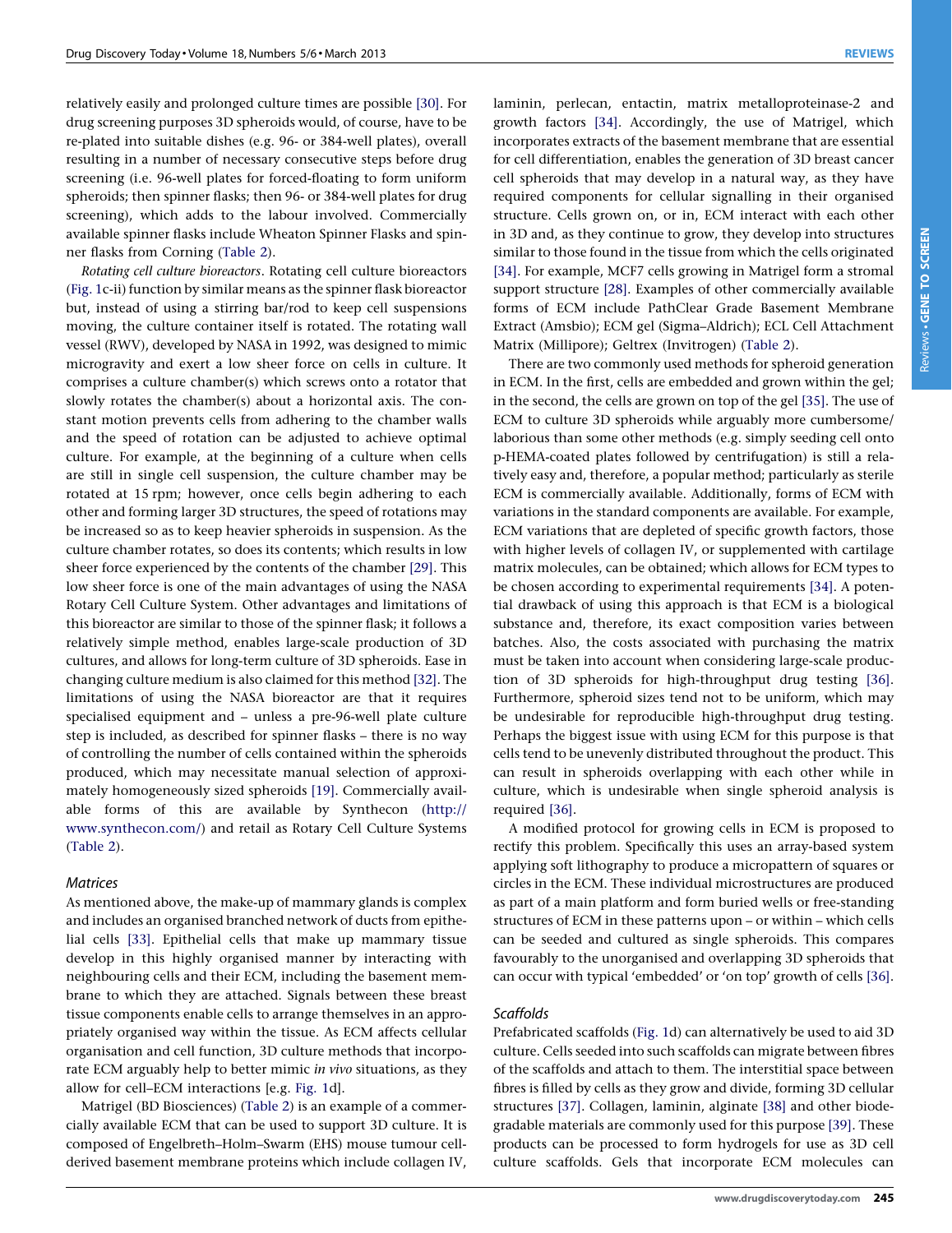apparently communicate in vivo-like cues to cells to enable in vivolike cell behaviour [\[40\]](#page-8-0). Hydrogels used in this manner are often porous. This allows oxygen, nutrients and drugs to reach the proliferating cells and also facilitates removal of waste molecules; thus providing appropriate cell culture conditions [\[41\]](#page-8-0). The size of pores in a hydrogel can be manipulated as necessary during production [\[42\]](#page-8-0), enabling hydrogels to be engineered to suit experimental requirements, for example, for hypoxia or drugbased studies. An example of a hydrogel suitable for 3D culture is HuBiogel from Vivo Biosciences [\(http://www.vivobiotech.com/](http://www.vivobiotech.com/) ).

Hydrogels can also form the base for cell-compatible microcarriers, which are tiny spheres (generally  $<$  500  $\mu$ m) that have surface areas of up to 500 cm $^2$ /g that enables a large number of cells to be cultured at any one time using small volumes of medium [\[40\]](#page-8-0). Microcarriers can be coated with cell adhesion promoting substrates (e.g. gelatin, collagen) and are generally compatible for use in typical bioreactors for cell culture. Examples include Cytodex 3 microcarrier beads from GE Heathcare [\(http://www3.gehealthcar](http://www3.gehealthcare.com/en/Global_Gateway)[e.com/en/Global\\_Gateway\)](http://www3.gehealthcare.com/en/Global_Gateway) and ProNectin F coated microcarrier beads from Solohill ([http://www.solohill.com/\)](http://www.solohill.com/) ([Table](#page-4-0) 2). Global Cell Solutions (<http://www.globalcellsolutions.com/>) also supply microcarriers suitable for 3D culture. These Global Eukaryotic Microcarriers (GEMs) have an alginate core that also encorporates magnetic paticles and is covered in a layer of gelatin. They are designed for use in the BioLevitator benchtop incubator. These GEMs have the advantages of a hydrogel from the alginate core and have the ability to culture large cell numbers due to their large surface area. They also have the additional benefit of the magnetic elements in the core which allows for control over the cultures during media exchange or culture harvesting. The downside to these carriers is the requirement of specialised equipment.

#### Microfluidic cell culture platforms

Microfluidic platforms [\(Fig.](#page-3-0) 1e) may also be useful for drug screening (e.g. [\[43\]\)](#page-8-0); however, many of these microfluidic channel-based systems only support 2D cultures that, arguably, do not represent the in vivo environment [\[44\]](#page-8-0). Toh et al. [\[39\]](#page-8-0) described a microfluidic system that supports 3D culture. This system comprises a main microfluidic channel within which is an array of micropillars through which a cell suspension is passed. The micropillar array is designed to immobilise passing cells within the pillars and supports their growth, thus enabling cell–cell interactions. A collagen matrix is then passed through the system and forms a thin layer over the cells, conforming to their shapes and allowing for cell– matrix interactions. This system is proposed to have potential for high-throughput drug testing and to be compatible with high content analysis, due to its ability to be imaged in multi-dimensions  $(x, y, z)$ . Additionally, this system is claimed to enable qualitative and quantitative analysis, while minimising reagent volume [\[45\]](#page-8-0). Limitations of microfluidics platforms can include the lack of opportunity to retrieve and extensively characterise the cell spheroids formed. For other examples of microfluidic platforms that support 3D cell culture; see [\[46,47\]](#page-8-0) and review [\[48\]](#page-9-0).

The MiCA plate [by CellASIC ([http://www.cellasic.com/\)](http://www.cellasic.com/)] and the iuvo Microconduit Array Platform [by BellBrook Labs ([http://](http://www.bellbrooklabs.com/) [www.bellbrooklabs.com/](http://www.bellbrooklabs.com/))] are examples of such commercially available products ([Table](#page-4-0) 2). The MiCA plate comprises a 96-well

plate format that consists of an array of 32 independent functional units. Each unit is composed of an inlet well, a culture chamber, and an outlet well – all of which are connected. Fluid flow through the microfluidic units is pump-free and is facilitated by gravity and surface tension. Cells are seeded onto the culture chamber,  $300 \mu$ l of medium is placed into the inlet well and  $30 \mu l$  into the outlet well. Gravity drives flow from the fuller inlet well through the culture chamber to the less full outlet well to balance out differences in pressure between the wells, thereby enabling pump-free flow through the unit. In this manner, continuous perfusion of the culture can be maintained by re-filling the inlet and emptying the outlet [\[49\]](#page-9-0). Cells can be resuspended in ECM before seeding to facilitate 3D culture. This is also feasible with the MiCA plate. This platform enables long-term perfusion experiments in 3D, ease of access to cells through the open top culture chamber, and it requires small fluid volumes.

The iuvo Microconduit Array Platform uses passive pumping of fluid between two inlets (one large and one small) with a connecting channel. No specialised equipment is needed to perform assays using this technology, cells are easily viewed under a microscope and fluid samples required for use are small. A potential drawback for this method is that performing further analysis (e.g. immunoblot) of 3D samples produced following use of microfluidic plates could be difficult, due to the small sample volumes produced per plate.

## Supporting evidence for the importance of including 3D cultures

Apart from the differences in the spatial arrangement of cells when grown in 2D or 3D, there are a number of biological differences that contribute to how the cells are exposed and thus react to therapeutic agents. The substantial effects that the microenvironment of a cell can have on its behaviour are well documented [\[9,10\]](#page-8-0). For example, in a study by Weaver et al. [\[10\],](#page-8-0) non-malignant HMT-3522 breast cells and malignant HMT-3522 type cells were grown in 3D using Matrigel. The normal cells formed organised, polarised acini, similar to those found in healthy breast tissue. The cancerous cells, however, formed disorganised, loose aggregates. Both normal and cancerous cell types were treated with antibodies against  $\beta$ 1-integrin, the surface receptor of which was found to be overexpressed on the cancerous cells. Treatment of the normal cells with these antibodies resulted in apoptosis, but treatment of cancerous cells resulted in an apparent reversal of phenotype back to the normal cell type, where cells appeared to lose their abnormal shape and growth patterns and become indistinguishable from normal cells. A similar result was not observed when the same cells were grown in 2D; indicating that extracellular cues can affect cellular phenotype and, in this case, cellular phenotype was proposed to be dominant over genotype [\[10\].](#page-8-0)

Another example of an alteration of cellular architecture between 2D and 3D cells was observed in the growth of SKBR-3 cells that overexpress HER2, an oncogene found to be overexpressed in approximately 25% of breast tumours [\[50\].](#page-9-0) Cells grown as 3D spheroids using p-HEMA-coated plates had HER2 homodimers form; while in 2D cultures, HER2 formed heterodimers with HER3 [\[51\]](#page-9-0). Furthermore, in 3D versus 2D culture, epidermal growth factor receptor (EGFR) levels were slightly reduced; phosphorylation of HER2, HER3 and EGFR was enhanced; and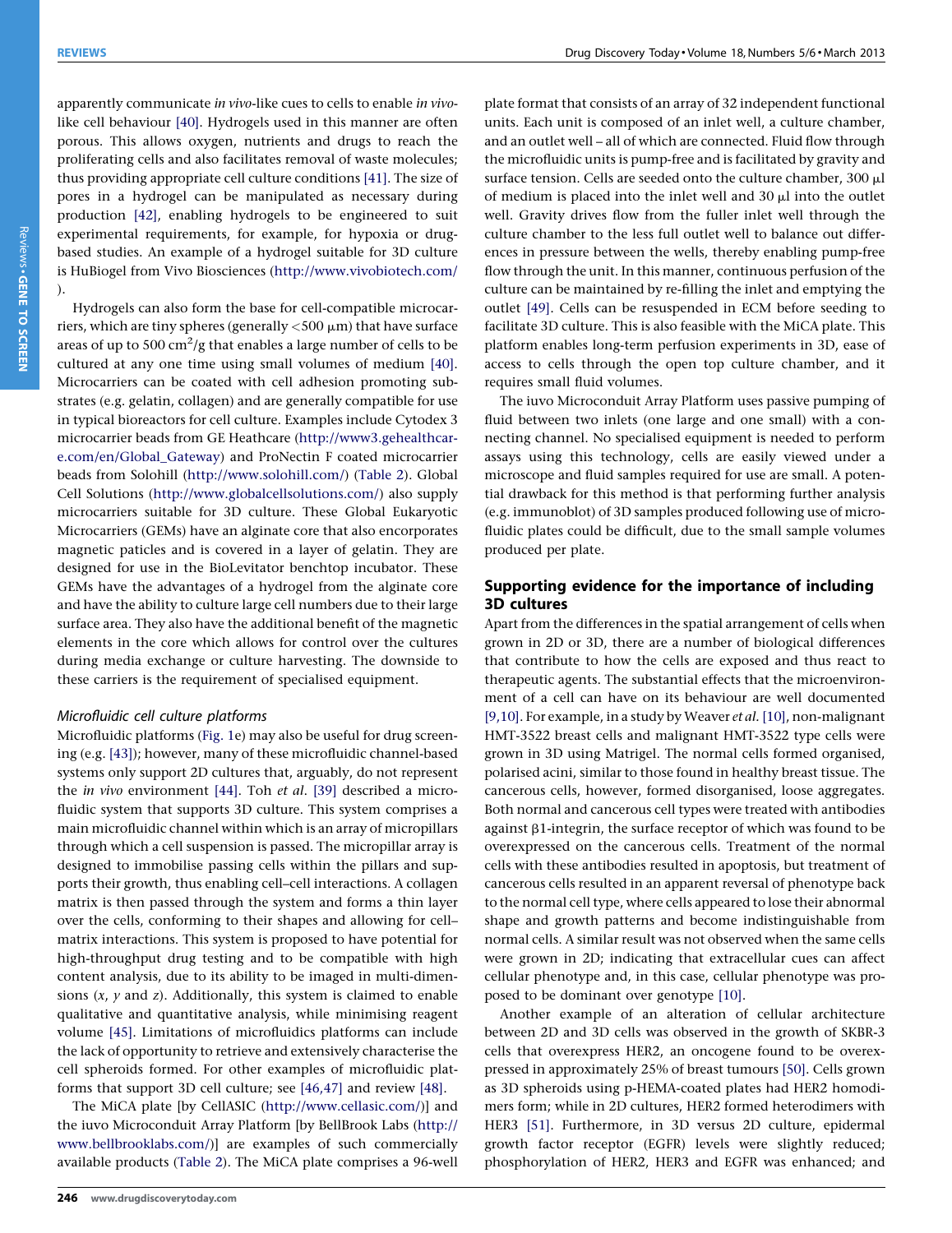activated Akt was downregulated. Finally, when a fixed concentration of trastuzumab (a monoclonal antibody that targets HER2) was added to the cells, 2D cultures underwent approximately 16% reduction in proliferation, whereas proliferation in 3D spheroids was reduced by a considerable 48%. This indicates that the architecture of 3D spheroids differs from that in 2D and that the targeted anti-cancer drug, trastuzumab, has a dramatically different effect on cells grown in monolayer as compared to those in 3D, due to differences in the cell surface molecules and thus intracellular signalling events. Pickl and Ries [\[45\]](#page-8-0) concluded the 3D cultures to be more representative of the HER2 signalling pathway in tumours in vivo.

This difference with sensitivity to drug exposure between cells grown in 2D and 3D has also been shown with classical chemotherapy drugs. Using the hanging drop method to generate 3D spheroids, Tung et al. [\[24\]](#page-8-0) presented data indicating that A431.H9 cells grown in 2D and 3D show differences in viability when treated with the same concentrations of 5-fluorouracil (5- FU) and tirapazamine (TPZ). In the case of 5-FU, 2D cultures were reduced to approximately 5% viability following a 96-hour treatment (5-FU; 10  $\mu$ M), whereas 3D cells treated with the same concentration and duration remained at 75% viability; indicating that these 3D spheroids were more resistant to the antiproliferative effects of 5-FU. Conversely, cells treated for 96 hours with TPZ (10  $\mu$ M) in 2D exhibit cell viability of 72%, whereas corresponding 3D cultures had a viability of just 40%. In this case, the 2D cells were more resistant to the effects of TPZ. This was reasoned to have occurred due to the mechanism of TPZ which, as a hypoxiaactivated cytotoxin, was activated moreso in the 3D scenario as the core of the spheroids are hypoxic due to the limited ability of oxygen to diffuse to the centre of the spheroid. Consequently, TPZ was further activated in 3D cells due to the higher levels of hypoxic cells than in 2D, resulting in 3D cells being more sensitive to the drug. These data show that the manner in which cells are cultured (i.e. 2D or 3D) can substantially alter the effect of a drug on the cells. Also, this research highlights the fact that cells in 3D do not necessarily exhibit a higher drug resistance, but that it is a combination of the specific drug and the cellular environment that influence the cells' reaction [\[27\]](#page-8-0). The hypoxic core described by Tung et al. [\[27\]](#page-8-0) mimics the hypoxic core found in solid tumours that occurs due to poor oxygen diffusion into cells at the centre of a cancerous mass, as oxygen cannot diffuse past an approximate  $200 \mu m$  limit [\[52\].](#page-9-0) Up to 60% of solid tumours have hypoxic regions within their structure [\[53\].](#page-9-0) This further supports the 3D spheroid tumour models as relevant for investigating effects of drugs intended for use on solid tumours, as hypoxia has many effects in tumour biology, some of which can affect drug responses. For example, hypoxia can enhance receptor tyrosine kinase-mediated signalling, it can cause pro-survival alterations in expression of genes that suppress apoptosis, and it can affect DNA repair pathways [\[52\].](#page-9-0)

The hypothesis that differences in culture environment can affect how cells will respond to drug treatment is supported by findings that cells grown as spheroids exhibiting polarised 3D architecture and show difference in resistance to apoptosis and chemotherapeutic drugs (in addition to those mentioned above) when compared to 2D controls [\[54\]](#page-9-0). For example Li et al. [\[47\]](#page-9-0) showed that MCF10A cell variants in 3D exhibit a higher resistance

to doxorubicin compared to 2D controls [\[55,56\]](#page-9-0); SA87, NCI-H460 and H460M cells grown in 3D have higher resistance to 5-FU and doxorubicin than those in 2D [\[48\];](#page-9-0) and MCF-7 cells grown in 3D and then treated with tamoxifen are less susceptible to the cytotoxic effects of the drug than cells grown in the same tamoxifen

concentrations, but in 2D [\[49\].](#page-9-0) In vivo, tumours can develop drug gradients, due to poor drug uptake by a tumour or poor distribution of drugs within a tumour. This phenomenon can reduce therapeutic effects of a drug at the target site [\[57,58\]](#page-9-0). The rate at which drugs diffuse into a cancerous mass effects the efficiency of treatment with that drug; therefore, it is an important pharmacokinetic feature that should be replicated in cell-based in vitro drug development assays. Thurber and Wittrup [\[58\]](#page-9-0) discuss the distribution of drugs in tumours compared to 3D spheroids. While the variabilities noted as contributing to drug penetration of a tumour in vivo were found to be a function of concentration and exposure time, variabilities that effect drug penetration of multi-cellular spheroid included drug dose, antigen density (for antibody-based therapy), incubation time and spheroid size. Spheroids used for this study were generated using the hanging drop method and were found to closely replicate drug diffusion observed in the in vivo scenario. This indicated that 3D spheroids would be useful for pre-in vivo drug screening during development. Similarly, others have reported that drug diffusion through cells is reduced in 3D spheroid [\[59,60\].](#page-9-0)

#### Concluding remarks

Cells naturally grow in a 3D environment. The spatial arrangement of cells within this environment, including the ECM, affects how they interact with each other and their microenvironment. In turn, these signals affect proliferation, differentiation, morphology and a range of cellular functions [\[9,10\].](#page-8-0) Therefore, when drug candidates are being tested using cell-based assays, the culture methods used should mimic the most natural in vivo representative form possible. The most natural, tissue-mimicking method of cell growth for drug discovery applications is, arguably, 3D. The drug development process requires further refinement as regards to screening anti-cancer therapeutics [\[61\]](#page-9-0) to make the process more cost-efficient and to sieve out poorly performing compounds at the earliest stage possible. It appears that the best way to improve on this situation is to improve in vitro screening of candidates by routinely incorporating the analysis of 3D cell spheroids into the process.

3D cell culture is an evolving field and requires further research for its optimisation. While a number of methods for multi-cellular 3D spheroid generation exist, it appears that different cell lines react differently when cultured using the same method. For example MCF7 cells form tight 3D spheroids when grown over p-HEMAcoated plates, while SKBR3 cells only form loose aggregates [\[20\].](#page-8-0) It is, therefore, evident that some clarity is needed regarding what method is best for generation of 3D spheroids from individual cell lines. Additionally, the best established 3D culture methods currently available produce avascular tumour models that partly mimic the architecture of in vivo tissues, but leave out the vascularisation aspect of tumour development; which is a hugely significant part of true tumorigenesis. While some groups have recently reported methods for producing 3D cultures that can incorporate angiogenesis, these methods are limited and are yet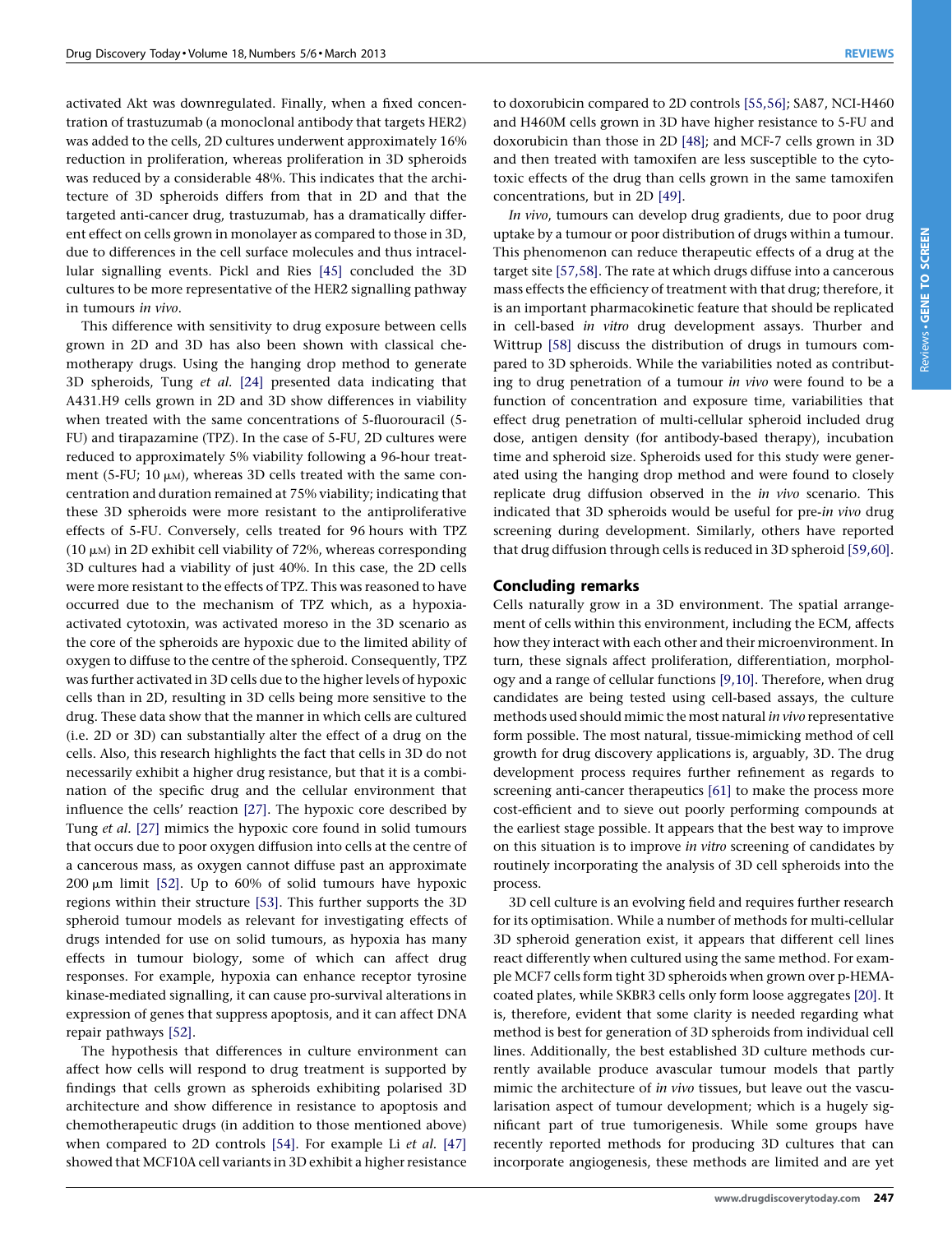<span id="page-8-0"></span>to be widely established as a technique suitable for in vitro highthroughput drug analysis [\[62,63\]](#page-9-0). Thus, the emergence of methods that incorporate the angiogenesis process will, undoubtedly, provide better means of mimicking real tumours and such spheroids would, arguably, provide more meaningful data if used in drug discovery/development, drug combination assessment and drugscheduling. Ideally, such 3D cultures would include co-culturing with other relevant cells that are present in human tumours and would be further developed to represent in vivo situations in as best a manner as is possible.

To improve and build on the current drug development process, new ideas and methods must be taken on board to achieve success. Both established and emerging methods must be critically evaluated and compared; considering likeness, first and foremost, to real tissue and tumour architecture; as well as ease of applications in high-throughput scenarios; and, of course, costs. While the generation of 3D culture can be more labour-intensive that 2D culture, the routine incorporation of these multi-cellular spheroids into in vitro drug efficacy and toxicity testing during development will very probably generate more accurate results than the use of monolayer cultures alone, and should better indicate in a timely manner which candidate compounds will/will not have the desired effects on target cells. It is feasible to propose that the routine inclusion of 3D cultures will effectively bridge the gap between in vitro 2D assessment and animal models of disease, fasttracking drug screening and, hopefully, yielding more effective and less toxic drugs as future therapies.

#### Acknowledgements

The authors wish to acknowledge funding support in the form of the Marie Keating Foundation PhD Scholarship at Trinity College Dublin. We also thank Science Foundation Ireland (MTCI-SRC/08/B1410).

#### References

- 1 Arrondeau, J. et al. (2010) Development of anti-cancer drugs. Discov. Med. 10, 355– 362
- 2 Hait, W.N. (2010) Anticancer drug development: the grand challenges. Nat. Rev. Drug Discov. 9, 253–254
- 3 Hopkins, A.L. (2008) Network pharmacology: the next paradigm in drug discovery. Nat. Chem. Biol. 4, 682–690
- 4 Kola, I. (2008) The state of innovation in drug development. Clin. Pharmacol. Ther. 83, 227–230
- 5 DiMasi, J.A. and Grabowski, H.G. (2007) Economics of new oncology drug development. J. Clin. Oncol. 25, 209–216
- 6 Mazzoleni, G. et al. (2009) Modelling tissues in 3D: the next future of pharmacotoxicology and food research? Genes Nutr. 4, 13–22
- 7 Kunz-Schughart, L.A. et al. (2004) The use of 3-D cultures for high-throughput screening: the multicellular spheroid model. J. Biomol. Screen. 9, 273–285
- 8 Bhadriraju, K. and Chen, C.S. (2002) Engineering cellular microenvironments to improve cell-based drug testing. Drug Discov. Today 7, 612–620
- 9 Bissell, M.J. et al. (2003) Tissue architecture: the ultimate regulator of breast epithelial function. Curr. Opin. Cell Biol. 15, 753–762
- 10 Weaver, V.M. et al. (1997) Reversion of the malignant phenotype of human breast cells in three-dimensional culture and in vivo by integrin blocking antibodies. J. Cell Biol. 137, 231–245
- 11 Abbott, A. (2003) Cell culture: biology's new dimension. Nature 424, 870–872
- 12 Bissell, M.J. and Radisky, D. (2001) Putting tumours in context. Nat. Rev. Cancer 1, 46-54 13 Debnath, J. and Brugge, J.S. (2005) Modelling glandular epithelial cancers in threedimensional cultures. Nat. Rev. Cancer 5, 675–688
- 14 Yamada, K.M. and Cukierman, E. (2007) Modeling tissue morphogenesis and cancer in 3D. Cell 130, 601–610
- 15 Harrison, R.G. et al. (1907) Observations of the living developing nerve fiber. Anat. Rec. 1, 116–128
- 16 Harrison, R.G. (1910) The outgrowth of the nerve fiber as a mode of protoplasmic movement. J. Exp. Zool. 9, 787–846
- 17 Bissell, M.J. et al. (2002) The organizing principle: microenvironmental influences in the normal and malignant breast. Differentiation 70, 537–546
- 18 O'Brien, L.E. et al. (2002) Building epithelial architecture: insights from threedimensional culture models. Nat. Rev. Mol. Cell Biol. 3, 531–537
- 19 Lin, R.Z. and Chang, H.Y. (2008) Recent advances in three-dimensional multicellular spheroid culture for biomedical research. Biotechnol. J. 3, 1172–1184
- 20 Ivascu, A. and Kubbies, M. (2006) Rapid generation of single-tumor spheroids for high-throughput cell function and toxicity analysis. J. Biomol. Screen. 11, 922–932
- 21 Friedrich, J. et al. (2009) Spheroid-based drug screen: considerations and practical approach. Nat. Protoc. 4, 309–324
- 22 Li, Q. et al. (2011) 3D models of epithelial–mesenchymal transition in breast cancer metastasis. J. Biomol. Screen. 16, 141–154
- 23 Oda, Y. et al. (2010) Induction of pluripotent stem cells from human third molar mesenchymal stromal cells. J. Biol. Chem. 285, 29270–29278
- 24 Morizane, A. et al. (2011) Small-molecule inhibitors of bone morphogenic protein and activin/nodal signals promote highly efficient neural induction from human pluripotent stem cells. J. Neurosci. Res. 89, 117–126
- 25 Kelm, J.M. et al. (2003) Method for generation of homogeneous multicellular tumor spheroids applicable to a wide variety of cell types. Biotechnol. Bioeng. 83, 173–180
- 26 Kurosawa, H. (2007) Methods for inducing embryoid body formation: in vitro differentiation system of embryonic stem cells. J. Biosci. Bioeng. 103, 389–398
- 27 Tung, Y-C. et al. (2011) High-throughput 3D spheroid culture and drug testing using a 384 hanging drop array. Analyst 136, 473–478
- 28 Kim, J.B. (2005) Three-dimensional tissue culture models in cancer biology. Semin. Cancer Biol. 15, 365–377
- 29 Goodwin, T.J. et al. (1993) Reduced shear stress: a major component in the ability of mammalian tissues to form three-dimensional assemblies in simulated microgravity. J. Cell. Biochem. 51, 301–311
- 30 Rodday, B. et al. (2011) Semiautomatic growth analysis of multicellular tumor spheroids. J. Biomol. Screen. 16, 1119–1124
- 31 Hirschhaeuser, F. et al. (2009) Test system for trifunctional antibodies in 3D MCTS culture. J. Biomol. Screen. 14, 980–990
- 32 Barrila, J. et al. (2010) Organotypic 3D cell culture models: using the rotating wall vessel to study host–pathogen interactions. Nat. Rev. Microbiol. 8, 791–801
- 33 Alcaraz, J. et al. (2004) Biomechanical approaches for studying integration of tissue structure and function in mammary epithelia. J. Mammary Gland Biol. Neoplasia 9, 361–374
- 34 Kleinman, H.K. and Martin, G.R. (2005) Matrigel: basement membrane matrix with biological activity. Semin. Cancer Biol. 15, 378–386
- 35 Lee, G.Y. et al. (2007) Three-dimensional culture models of normal and malignant breast epithelial cells. Nat. Methods 4, 359–365
- 36 Sodunke, T.R. et al. (2007) Micropatterns of Matrigel for three-dimensional epithelial cultures. Biomaterials 28, 4006-4016
- 37 Sourla, A. et al. (1996) Three-dimensional type I collagen gel system containing MG-63 osteoblasts-like cells as a model for studying local bone reaction caused by metastatic cancer cells. Anticancer Res. 16, 2773–2780
- 38 Glicklis, R. et al. (2000) Hepatocyte behavior within three-dimensional porous alginate scaffolds. Biotechnol. Bioeng. 67, 344–353
- 39 Tan, W. et al. (2001) Evaluation of nanostructured composite collagen–chitosan matrices for tissue engineering. Tissue Eng. 7, 203–210
- 40 Justice, B.A. et al. (2009) 3D cell culture opens new dimensions in cell-based assays. Drug Discov. Today 14, 102–107
- 41 Schmidt, J.J. et al. (2008) Hydrogels used for cell-based drug delivery. J. Biomed. Mater. Res. Part A 87A, 1113–1122
- 42 Ji, C. et al. (2011) Enhancing cell penetration and proliferation in chitosan hydrogels for tissue engineering applications. Biomaterials 32, 9719–9729
- 43 Lee, P.J. et al. (2007) Microfluidic system for automated cell-based assays. J. Assoc. Lab. Autom. 12, 363–367
- 44 Wu, M.H. et al. (2010) Microfluidic cell culture systems for drug research. Lab Chip 10, 939–956
- 45 Toh, Y.C. et al. (2007) A novel 3D mammalian cell perfusion-culture system in microfluidic channels. Lab Chip 7, 302–309
- 46 Zervantonakis, I. et al. (2010) Concentration gradients in microfluidic 3D matrix cell culture systems. Int. J. Micro-Nano Scale Transp. 1, 27–36